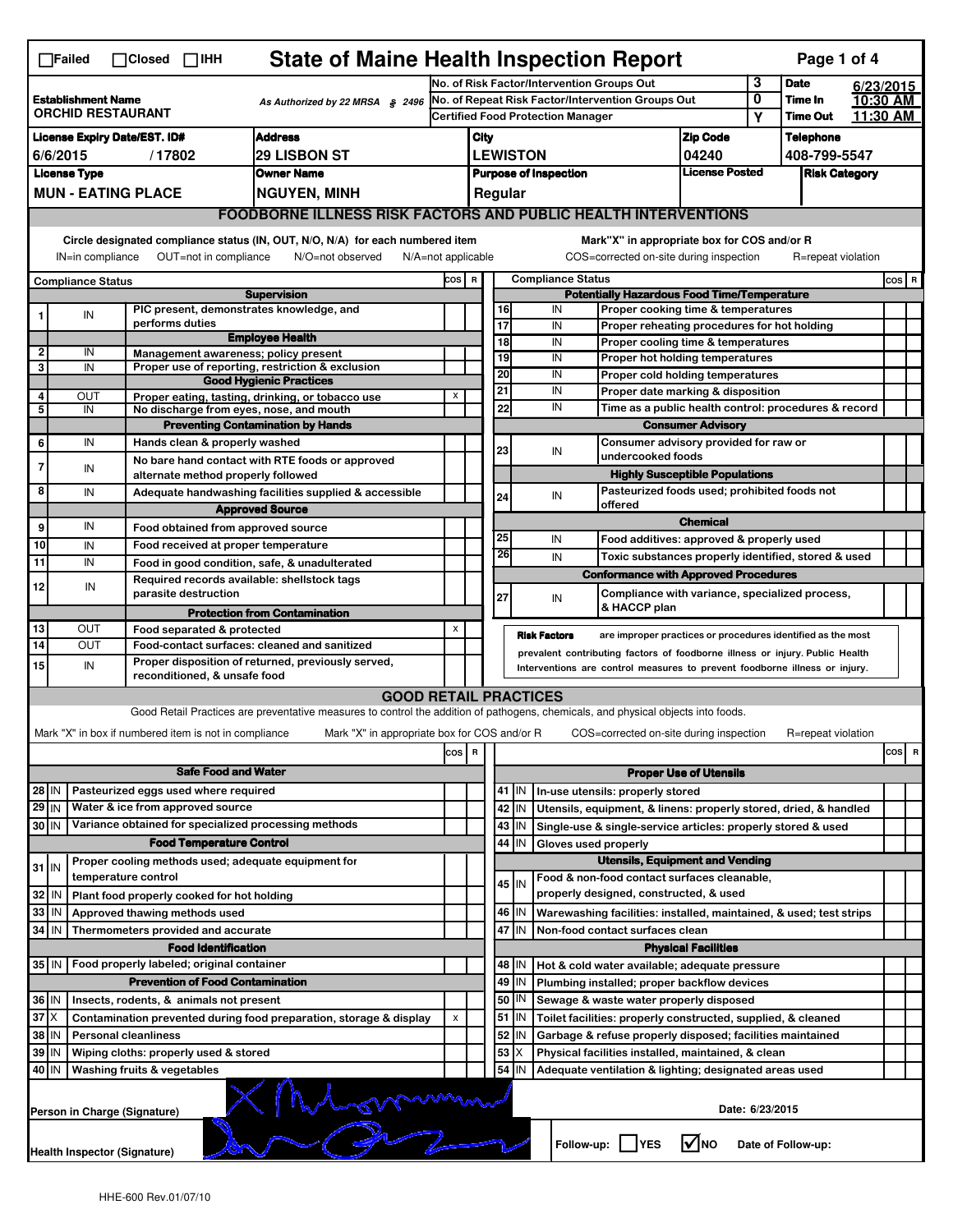| <b>State of Maine Health Inspection Report</b>        |                                       |  |                                 |                   |                           |                                  |  |  |  |
|-------------------------------------------------------|---------------------------------------|--|---------------------------------|-------------------|---------------------------|----------------------------------|--|--|--|
| <b>Establishment Name</b><br><b>ORCHID RESTAURANT</b> |                                       |  | As Authorized by 22 MRSA        | 6/23/2015<br>Date |                           |                                  |  |  |  |
| License Expiry Date/EST. ID#<br>6/6/2015<br>/17802    | <b>Address</b><br><b>29 LISBON ST</b> |  | City / State<br><b>LEWISTON</b> | / ME              | <b>Zip Code</b><br>104240 | <b>Telephone</b><br>408-799-5547 |  |  |  |
| <b>Temperature Observations</b>                       |                                       |  |                                 |                   |                           |                                  |  |  |  |
| Location                                              | Temperature                           |  |                                 | <b>Notes</b>      |                           |                                  |  |  |  |
| sandwich bar                                          | 38                                    |  |                                 |                   |                           |                                  |  |  |  |
| sandwich bar                                          | 39                                    |  |                                 |                   |                           |                                  |  |  |  |
| hot water                                             | 110 plus                              |  |                                 |                   |                           |                                  |  |  |  |



**Date: 6/23/2015**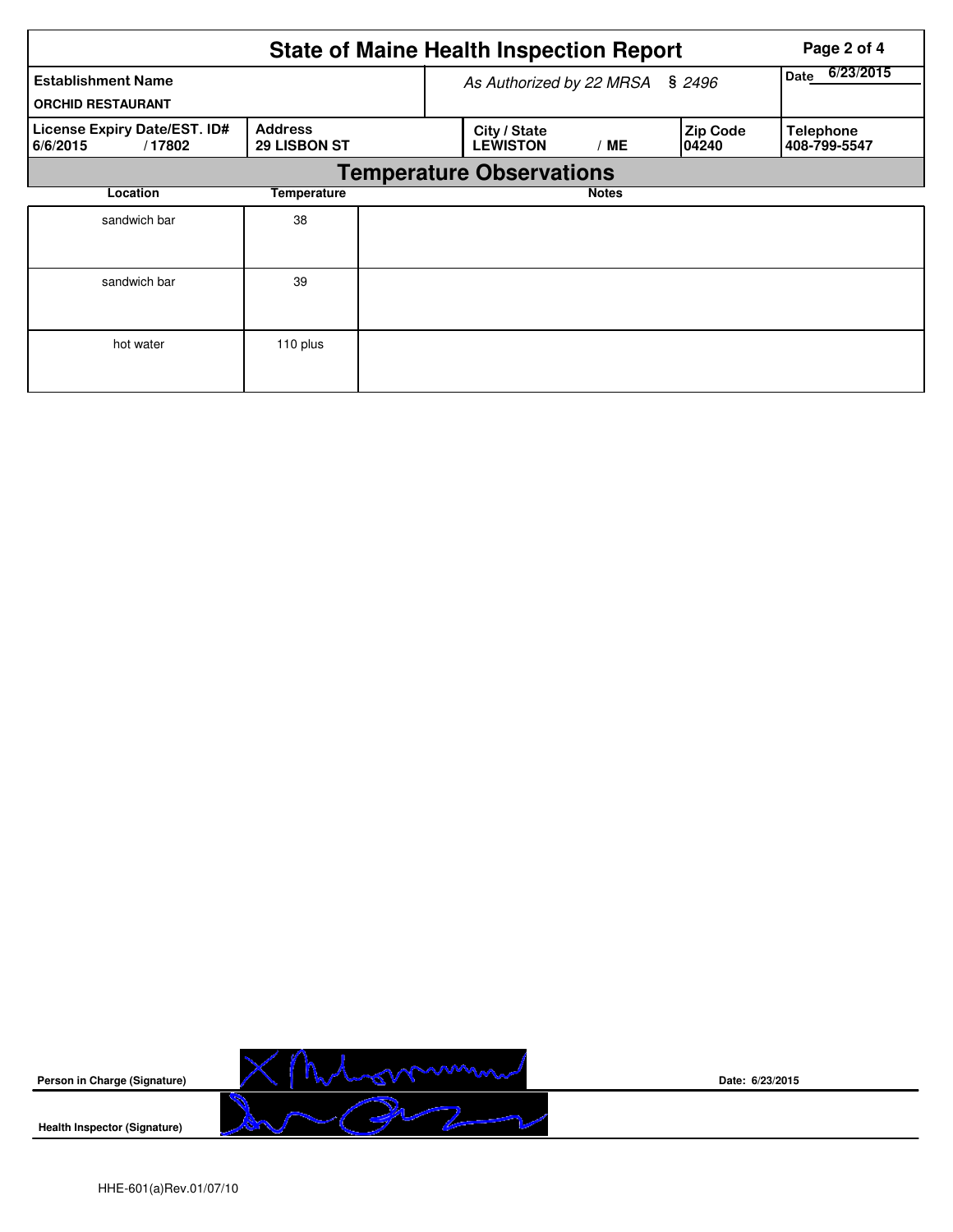|                                                                                                                                                                                                                                                            | Page 3 of 4       |                                       |                                 |    |                          |  |  |  |
|------------------------------------------------------------------------------------------------------------------------------------------------------------------------------------------------------------------------------------------------------------|-------------------|---------------------------------------|---------------------------------|----|--------------------------|--|--|--|
| <b>Establishment Name</b>                                                                                                                                                                                                                                  | 6/23/2015<br>Date |                                       |                                 |    |                          |  |  |  |
| <b>ORCHID RESTAURANT</b>                                                                                                                                                                                                                                   |                   |                                       |                                 |    |                          |  |  |  |
| License Expiry Date/EST. ID#<br>6/6/2015                                                                                                                                                                                                                   | /17802            | <b>Address</b><br><b>29 LISBON ST</b> | City / State<br><b>LEWISTON</b> | ME | <b>Zip Code</b><br>04240 |  |  |  |
| <b>Observations and Corrective Actions</b>                                                                                                                                                                                                                 |                   |                                       |                                 |    |                          |  |  |  |
| Violations cited in this report must be corrected within the time frames below, or as stated in sections<br>8-405.11 and 8-406.11 of the Food Code                                                                                                         |                   |                                       |                                 |    |                          |  |  |  |
| 4: 2-401.11: C: Food employee is eating, drinking, or using any tobacco where the contamination of exposed FOOD; clean EQUIPMENT, UTENSILS,<br>and LINENS; unwrapped SINGLE-SERVICE and SINGLE-USE ARTICLES; or other items needing protection can result. |                   |                                       |                                 |    |                          |  |  |  |
| <b>INSPECTOR NOTES:</b> drinks need covers-corrected on site                                                                                                                                                                                               |                   |                                       |                                 |    |                          |  |  |  |
| 13: 3-302.11.(A).(1).(A): N: Raw Ready-to-Eat food not protected from cross contamination from raw animal foods during storage, preparation, holding,<br>or display.                                                                                       |                   |                                       |                                 |    |                          |  |  |  |
| INSPECTOR NOTES: schrimp on top of raw vegetables--corrected on site                                                                                                                                                                                       |                   |                                       |                                 |    |                          |  |  |  |

14: 4-501.114.(A).(1): C: Dishes/utensils are not being sanitized in water with the correct chlorine sanitizer concentration.

INSPECTOR NOTES: sanitizer not working dish machine

37: 3-307.11: N: Food not protected from other sources of contamination.

INSPECTOR NOTES: green onions in wrong sink-corrected on site

53: 6-101.11.(A): N: Indoor surfaces are not properly constructed as to be smooth, durable, and easily cleanable or constructed of nonabsorbent material in areas of moisture.

INSPECTOR NOTES: counter top needs repairs



**Date: 6/23/2015**